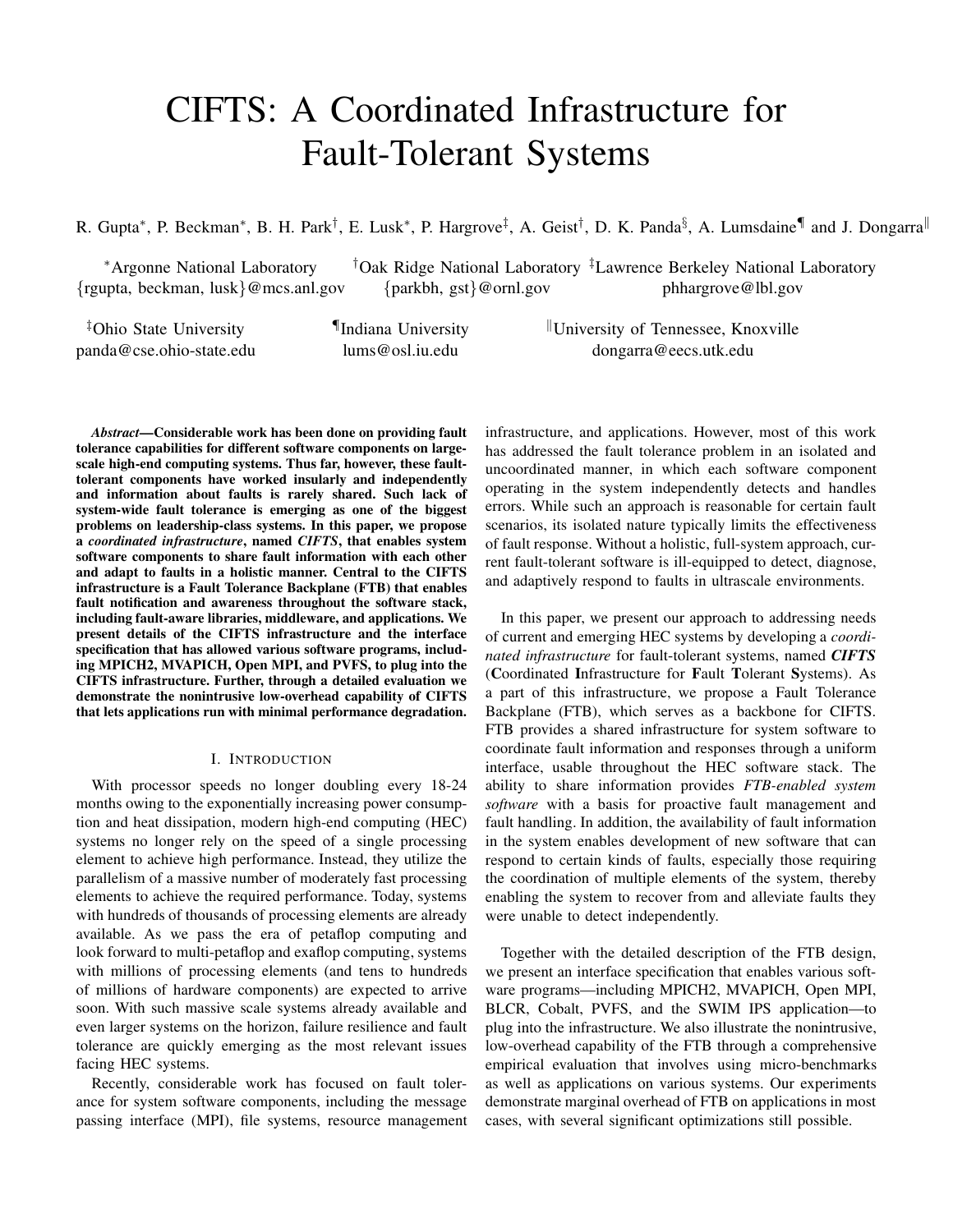#### II. RELATED WORK

Most HEC fault-tolerant system software attempts to handle faults independently. This software handles faults either reactively (e.g., by automatic network path migration [1], job placement adaptation, check-pointing) or proactively (e.g., by preemptive process migration [2]). A widely used method to implement fault tolerance in middleware libraries and userlevel applications is through check-pointing software [3], [4]. Various methods of checkpointing—application-level or system-level—have been studied, along with techniques to optimize them [5] [6]. Considerable research [7], [8], [9] has been devoted to building fault-tolerant MPI implementations. For example, MVAPICH [10] supports fault tolerance through checkpoint/restart mechanisms, MPICH-V [11] supports fault tolerance through checkpointing and message logging, FT-MPI [12] can survive multiple MPI process crashes and respawn MPI tasks and LA-MPI [13] supports fault tolerance at the network level using redundant data paths. Also being studied is fault tolerance using virtualization techniques [14], where processes can be proactively migrated from unhealthy nodes to healthy nodes based on health monitoring information. Software such as FENCE [15], which performs onthe-fly rescheduling of jobs upon detection of faults, is also being investigated. Moreover, researchers are developing approaches [16] to provide fault tolerance through a combination of adaptive proactive and reactive fault tolerance mechanisms in conjunction with system health monitoring and reliability analysis. Existing software such as Nagios [17] and IBM Tivoli [18] aim to provide system-wide monitoring and automatic fault detection and automatic diagnosis to some extent.

All these software efforts provide fault tolerance to some degree. However, they do not share their fault information with other software outside their stack. The FTB is *complementary* to such fault-tolerant system software because such system software can plug into the FTB and use its framework to share fault information with other software in the system. To the best of our knowledge, no attempt has yet been made to provide a generic framework to coordinate between different system software for fault tolerance on a systemwide basis.

The FTB framework and interface are based on the publish/subscribe framework. While considerable research on this framework has been done, no existing implementation of such a system can serve as a low-level, minimum-overhead communication layer for exchanging fault information on HEC systems. To meet this need, we have custom-built the FTB system and have provided an interface, based on accepted guidelines and experiences published by other publish/subscribe frameworks [19] [20] [21].

# III. THE CIFTS FRAMEWORK

In this section, we discuss the CIFTS framework, the FTB design, and the way FTB-enabled software programs interact with each other.

The CIFTS framework is composed of the Fault Tolerance Backplane, which forms the core of CIFTS. The FTB is an asynchronous messaging backplane providing communication



Fig. 1. CIFTS Framework

between system software programs, whether inherently faulttolerant or not. As shown in Figure 1, the FTB can be used by system software ranging from operating systems and job schedulers to mathematics libraries, file systems, and highlevel user applications. In addition to existing software, thirdparty developers can set up automatic scripts, diagnostic routines, fault-information analysis engines, and logging systems that can be FTB-enabled to communicate with other FTBenabled software.

From the FTB's perspective, a *fault event* is defined as information about any condition in the system that has caused or can cause excessive errors or can stop the system from working. A fault need not be an error, but it can be a warning relevant to an end-user FTB-enabled software program, also referred to as an FTB client. Table I shows a CIFTS scenario with various FTB-enabled software systems where an FTBenabled application encounters an error (a failed I/O node) while communicating with the FS1 file system. Instead of silently failing, the application uses FTB to publish a fault event detailing the error encountered. This event is received by an FTB-enabled job scheduler, which launches further jobs on an FS2 file system. The event is also received by other instances of the FTB-enabled FS1 file system, which can start an automatic recovery process (migration of the failed I/O node to a different I/O node). Moreover, this event is received by FTB-enabled monitoring software, which logs the event and notifies the administrator by email. Thus, the availability of fault information improves the overall resiliency of the system.

# *A. FTB Architecture*

The FTB physical infrastructure is based on a distributed architecture, as shown in Figure 2. The FTB framework comprises a set of distributed daemons, called as FTB agents. These agents incorporate the bulk of the FTB logic and manage the bookkeeping as well as communication of events throughout the FTB system.

The FTB agents, on startup, connect and organize themselves into a tree-based topology. The initial topology con-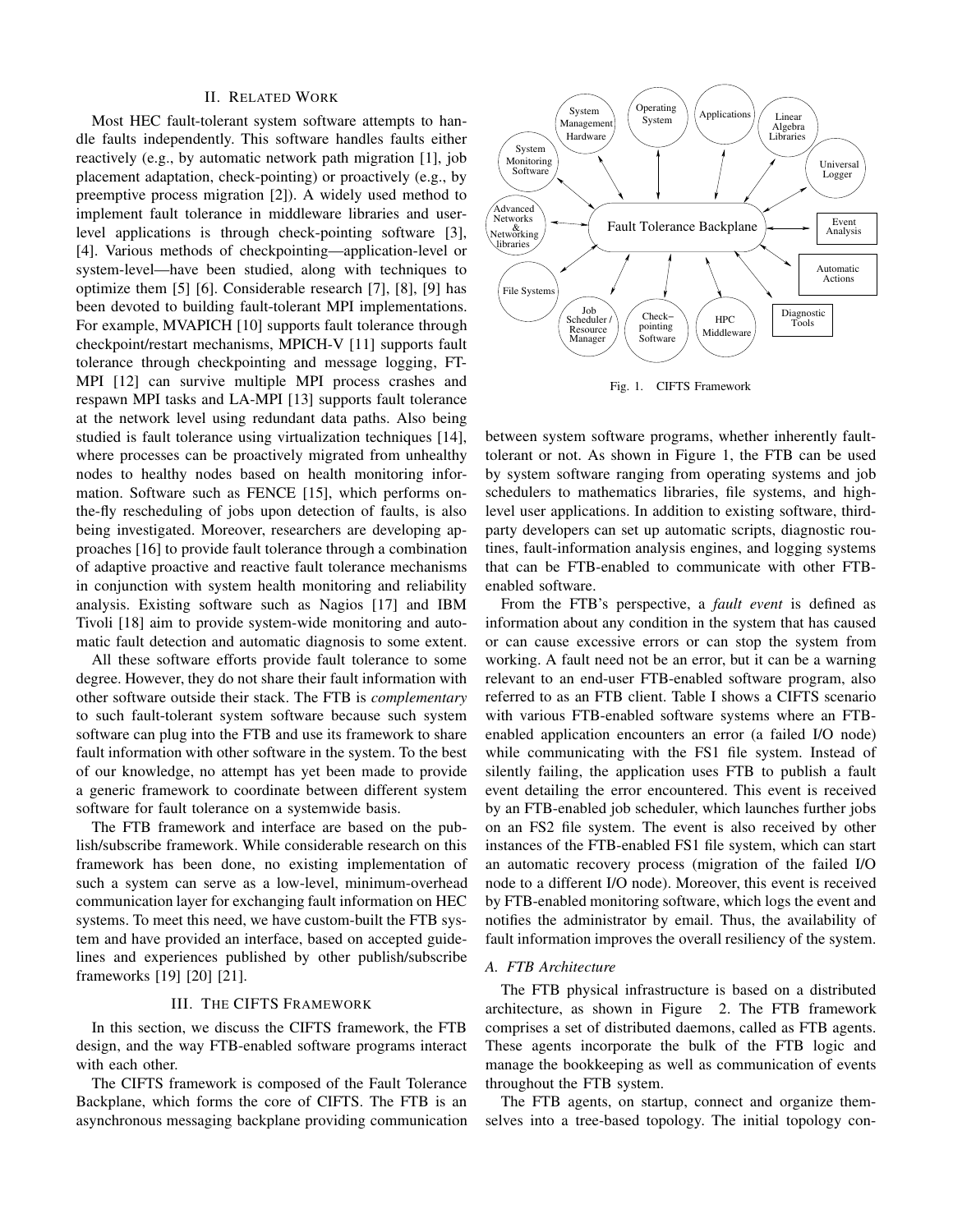| <b>FTB-Enabled Software</b> | <b>Fault Events</b>                           | <b>Action Taken</b>                   |
|-----------------------------|-----------------------------------------------|---------------------------------------|
| Application                 | Publish event about error on FS1 file system  |                                       |
| Job Scheduler               | Receives event about error on FS1 file system | Launches next jobs on FS2 file system |
| File System FS1             | Receives event about error on FS1 file system | Starts recovery process of FS1        |
| Monitoring Software         | Receives event about error on FS1 file system | Logs and Emails administrator         |

TABLE I SCENARIO USING THE CIFTS INFRASTRUCTURE



Fig. 2. The FTB Architecture

struction takes place with the assistance of the FTB bootstrap server which provides information that helps every FTB agent determine its parent FTB agent and position in the topology tree. During its lifetime, if an agent loses its parent, it can connect itself (and its children and its attached FTB clients) to a new parent in the topology tree, making the topology tree self-healing with a certain level of fault tolerance. The bootstrap server can also be made fault tolerant to a certain extent by keeping track of the topology information and specifying redundant bootstrap servers. The FTB agents subsequently connect to the existing agent topology tree when they startup.

An FTB client is linked to a lightweight FTB client library that provides it with the FTB Client API (described in the next section). The FTB client, on startup, connects to a local FTB agent by using routines provided by the FTB Client API. Alternatively, in the absence of a local FTB agent, the FTB client connects to a remote FTB agent by enlisting the assistance of the FTB bootstrap server. The FTB Client API is influenced by and based on publish/subscribe framework routines and semantics. Once a connection is established, the FTB client can publish events and subscribe to receive events using the FTB Client API.

The FTB agents keep track of all registered FTB clients. The agents also keep track of all FTB client subscription requests, along with the subscription criteria. They perform incoming event matching against subscription criteria and send events to the correct destinations and clients. In addition, they keep track of their tree topology and metadata associated with maintaining connections and routing information. In summary, the majority of the FTB logic lies with the FTB agent.

# *B. FTB Client API*

The FTB clients interact with the FTB through a small set of simple routines provided by the FTB Client API. The FTB API provides a routine called *FTB Connect* to be used by every FTB client to initialize itself and connect to the FTB system. The FTB client must specify various details including the namespace in which it plans to publish its events. The *FTB Publish* routine can be called by the FTB client to publish events. Events currently can be published only in the namespace specified during the FTB Connect call. The FTB client also associates a severity value (values for severity are defined by FTB to be fatal, warning, or info) with the event.

The FTB API provides a routine called *FTB Subscribe* to allow an FTB client to subscribe to events. The client also needs to specify the subscription string that specifies the subscription criteria. For example, "jobid=47863; severity=fatal" means that the FTB client is subscribing to receive events of severity fatal from FTB clients that are part of jobid=47863. The FTB framework provides the clients with two mechanisms to receive events, both of which need to be specified in the *FTB Subscribe* routine. The first is a callback mechanism. The FTB client must specify the callback function in the *FTB Subscribe* call. When FTB encounters a fault event matching a subscription string, it calls the relevant callback function. The advantage of this approach is that it is asynchronous and does not require intervention by the FTB client to explicitly go and get the event. Alternatively, the FTB client can have fault events delivered to it by the FTB framework through a polling mechanism. In the polling mechanism, a queue is allocated for the FTB client. The FTB puts the fault events matching the subscription string in the queue. The FTB client is responsible for pulling the event from the polling queue. The FTB API provides a routine called *FTB Poll event* for this purpose. While the polling mechanism is rarely provided by publish/subscribe frameworks, it is useful for machines where callback function threads cannot be launched.

Complementary to the *FTB Subscribe*, the FTB API provides a routine called *FTB Unsubscribe* that allows a client to unsubscribe a subscription string from the FTB framework. The FTB API also provides a routine called *FTB Disconnect* that allows the FTB client to disconnect from the FTB system.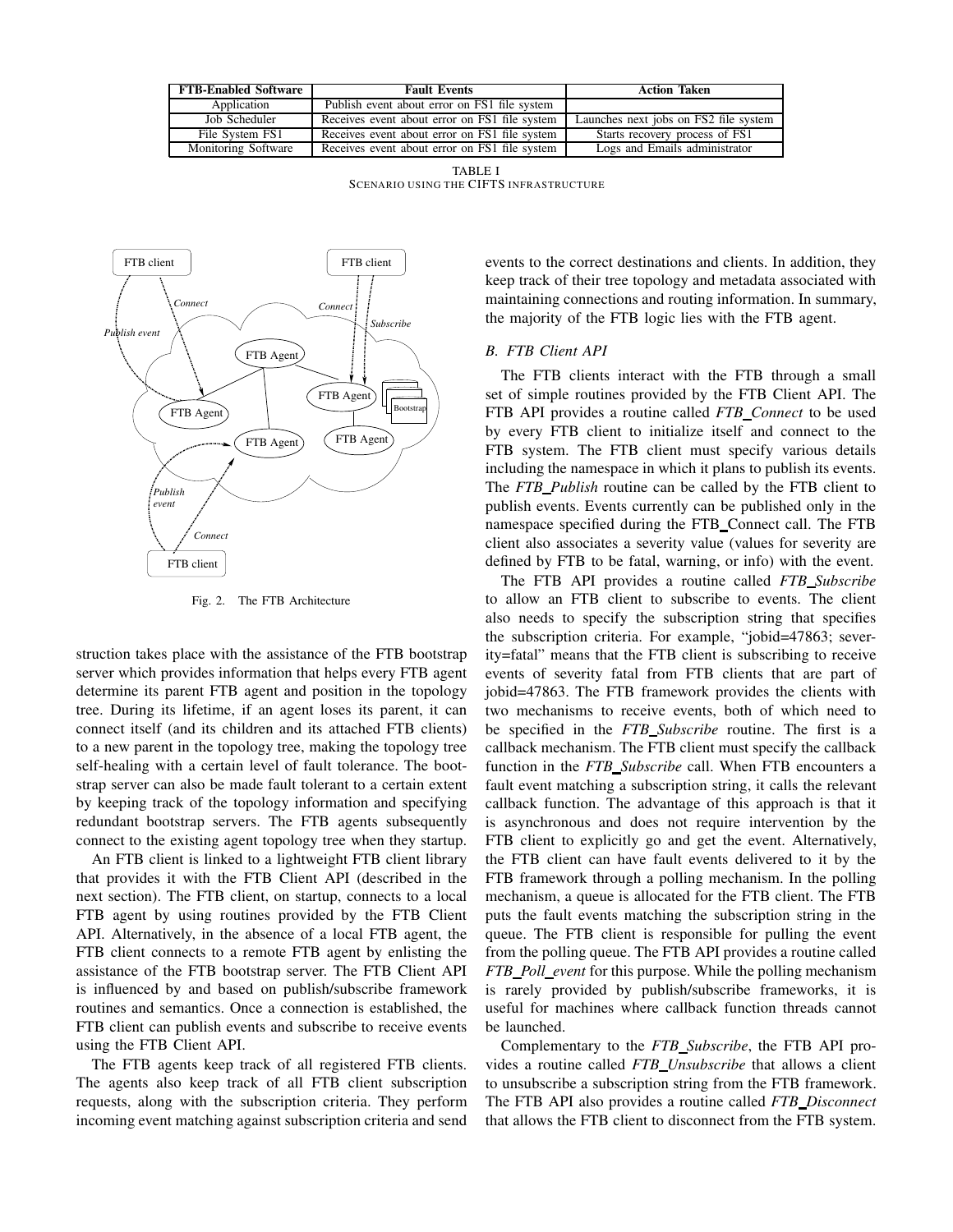

Fig. 3. Layered FTB Software Stack

In addition to these main routines, other routines provided by the FTB Client API can be found in the FTB Developers Guide [22].

# *C. FTB and Event Namespacing*

FTB imposes no restrictions on the fault information that an FTB client can publish. While the FTB provides the infrastructure for communicating events between different FTB clients, the semantics of the events are independent of FTB and must be understood and defined prior to using FTB. To this end, the FTB design incorporates an *event namespace*, portions of which are reserved for the different FTB-enabled software programs. In the FTB framework, prior to publishing any event the FTB client must specify the namespace where it plans to publish its fault events. Similarly, FTB clients wishing to receive events need to ensure that they have registered their interest to receive events in the correct namespace. Conceptually, the namespace can be thought of as a hierarchical string. The FTB framework has reserved the leading string "ftb." to identify events for which the semantics have been formally agreed upon in advance by the CIFTS community. The rest of the namespace is not formally managed, though we expect conventions to develop, which we can codify as needed.

To understand this situation more clearly, consider a simplified example of the FTB-enabled MPICH software. If an FTB-enabled MPICH instance publishes an "MPI ABORT" event in the "ftb.mpich" namespace, then all software that has registered interest in getting events from the "ftb.mpich" namespace can be assumed to have a common understanding of the semantics of the MPI ABORT fault event. If, instead, the same event were published in the "test.mpich" namespace, different semantics might apply, which should be separately agreed on by the senders and receivers.

# *D. FTB Software Stack*

The FTB has a layered architecture, as depicted in Figure 3. Each of the three layers—(a) FTB client layer, (b) manager layer, and network layer—has its own functionalities.

- 1) The Client Layer: The FTB client layer exposes a set of routines, that constitute the FTB Client API. This thin, lightweight layer resolves incompatibilities and ensures portability of the FTB Client API across various platforms such as Linux, IBM Blue Gene machines, and the Cray XTs. This layer uses the underlying FTB Manager API (exposed by the manager layer) to communicate with the manager layer. The FTB client layer library is typically linked to the FTB clients, who use the exposed FTB Client API to communicate with the FTB.
- 2) The Manager Layer: The FTB manager layer handles the bulk of the FTB bookkeeping and decision making. This layer exposes a set of routines through the FTB Manager API. The FTB Manager API is an internal API used by upper layers such as the FTB client layer and FTB agents and is not exposed to FTB-enabled software developers. The manager layer keep tracks of the FTB clients, their subscription criteria, and subscription mechanisms. It also includes the logic of matching published events to requested subscriptions and routing fault events to relevant receivers in the FTB framework, as well as handling the internal fault tolerance of FTB itself.
- 3) Network Layer: The network layer is the lowest layer of the software stack. The network layer deals with sending and receiving of data. The network layer is transparent to the upper layers and is designed to support multiple modes of communication using protocols such as TCP/IP or shared-memory communication. Current FTB implementations use TCP/IP to create the agent tree topology and connect FTB clients to the FTB agents.

#### *E. Scalability Challenges*

A framework such as the FTB presents many challenges from the scalability point of view. With multiple FTB-enabled software components publishing fault events simultaneously, event storming becomes an important issue. While network congestion may take place in any communication system, some situations specific to the coordinated infrastructure framework may lead to fault storms. Such situations occur, for example, when an FTB client sees repeated errors with a hardware component and sends an event over the FTB for every error, thereby flooding the network or when multiple FTB clients, perhaps belonging to different FTB-enabled software, detect a single system fault and flood the network with events. Reducing event storms on a system requires aggregation of these events into composite events. This is a common research topic in the area of log analysis [23] [24].

Aggregation can be handled either in the FTB framework or in the FTB-enabled software; it is less cumbersome if the user FTB-enabled software does not have to handle it. We discuss below our plans to have the FTB framework handle event aggregation.

*1) Dealing with Same Symptom Fault Events:* Consider a scenario where an FTB-enabled middleware sees "Disk I/O Write error" messages. For every message it sees, it publishes a fault event to the FTB system. Such events are called "same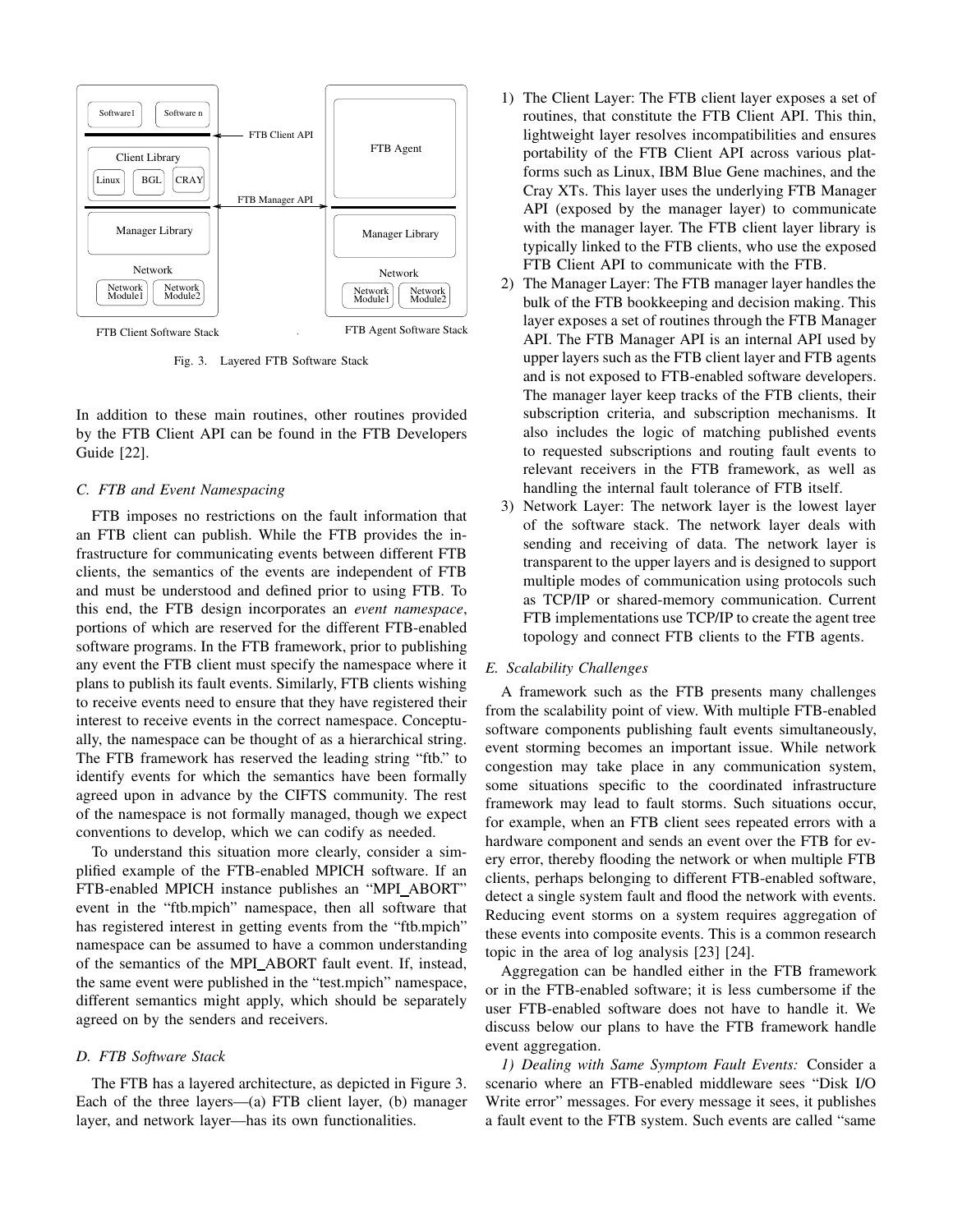symptom fault events" because they represent the same fault. Clearly, forwarding of rapid, repeated fault events through the FTB to interested receivers can easily lead to network congestion.

Such situations can potentially be handled by the FTB framework by using time-stamps. Every fault event is timestamped by the FTB client at the source. Fault events originating at the same source with the same fault information (i.e., "Disk I/O Write error") but narrowly different time-stamps are assumed to represent the same fault. Such "duplicate" events can be detected and quenched by the FTB agent connected to that FTB client by maintaining short-duration event publishing histories for each client.

*2) Dealing with Dissimilar Symptom Fault Events:* Consider a scenario where a network link fails. Various FTBenabled software programs detect this link failure with different symptoms. The MPI library sees a "failure to communicate with rank r"; the FTB-enabled network protocol stack sees "port x down"; the network monitoring agent sees "link z down"; and the application sees "network timeout". A single fault manifests a variety of symptoms in different software components. In addition to contributing to network congestion, the many events produced in this scenario might evoke multiple conflicting (or at least uncoordinated) responses from different components if their relationship were not recognized.

Linking multiple symptoms to a single potential cause requires root analysis, and in this aspect, FTB faces challenges similar to those seen in the area of event log analysis and event correlation [25] [26] [27]. Such situations can potentially be handled by FTB by segregating every fault event in organized hierarchical categories called *event categories*, which helps FTB determine the probabilistic similarity between different faults. For example: The above fault events would probably be categorized as "network – link failure". All events originating from a common source in the same time frame and belonging to the same category could be aggregated and replaced by a composite event. The biggest challenge with this approach is determining how to avoid manual categorization and move toward automatic categorization of fault events into fault categories. More sophisticated implementations and approaches to event aggregation are currently under development in the FTB infrastructure.

# IV. PERFORMANCE EVALUATION

In this section, we describe various experiments to understand the performance and characteristics of the current FTB implementation on a 24-node Linux-based cluster and the Cray XT machine at Oak Ridge National Laboratory. The Linux cluster is a dual-processor, dual-core cluster with 4 GB memory and 1GB cache, interconnected through a Gigabit Ethernet network. The Cray XT4 system is a 7000+ node system with quad-core processors and 8 GB memory each. The Compute Node Linux (CNL) OS runs on each compute node. Each node is connected to a Cray SeaStar router through HyperTransport, and the SeaStars are all interconnected in a 3-D-torus topology.

## *A. FTB Event Publish Performance*

FTB clients, on startup, attempt to connect either to a local FTB agent or to a remote FTB agent. In this section, we measure the time taken by an FTB client to publish an FTB event and evaluate whether the location and number of FTB agents on a system have any impact on the event publish time. The micro-benchmark test consecutively publishes 2,000 events on one of the nodes of the Linux cluster and calculates the average time taken to publish one event by a client. At the same, the number of agents in the system is increased. For tests with a local FTB agent, an FTB agent is present on the same node on which the test is being run. For tests with remote FTB agents, none of the FTB agents are present on the node on which the test is being run. From Figure  $4(a)$ , we can see that the location and number of FTB agents have little impact (the small variations in time are attributed to benchmarking noise) on the event publish time. Thus, system administrators and users need not be concerned about the location and number of agents if their FTB client mostly publishes events.

## *B. FTB Event Poll Performance*

An FTB client can receive events using FTB's event notification mechanism or by polling for events. Figure 4(b) shows the poll time for varying numbers of events. We measure this time in the presence and absence of FTB traffic. In the "No FTB" traffic scenario, FTB agents are started on two nodes with an FTB client publishing events on one node and an FTB-enabled monitoring software polling for events on the second node. In the "FTB traffic" scenario, agents run on all 24 nodes, with an FTB client publishing events on one node and 24 instances (one on each node) of FTB-enabled monitoring software polling for all events. The event poll time is calculated based on the average time seen across all the nodes. From Figure 4(b), we see that the polling time for both cases is the same for approximately 128 events or fewer, but increases in the presence of FTB traffic for higher numbers of events (around 256). The reason is that 256 events are propagated by every FTB agent to the local FTB-enabled monitoring software process as well as the other agents connected to it through the tree topology. Thus, events take longer to reach all the FTB-enabled monitoring software instances, and they might not be readily available in the poll queue, resulting in higher poll times.

# *C. Impact of FTB Traffic on Non-FTB Application Performance*

FTB-agnostic applications, in addition to FTB-enabled applications, will exist on any system supporting FTB. In this section, we evaluate the impact of FTB traffic (generated by FTB-enabled applications) on FTB-agnostic application performance. The test environment consists of FTB agents running on all the 24 nodes of the Linux cluster. These agents form a tree topology. Agents that are leaves of the topology tree are involved in less FTB communication than agents that are intermediate nodes of the tree, because intermediate nodes agents have to receive and forward events to their children as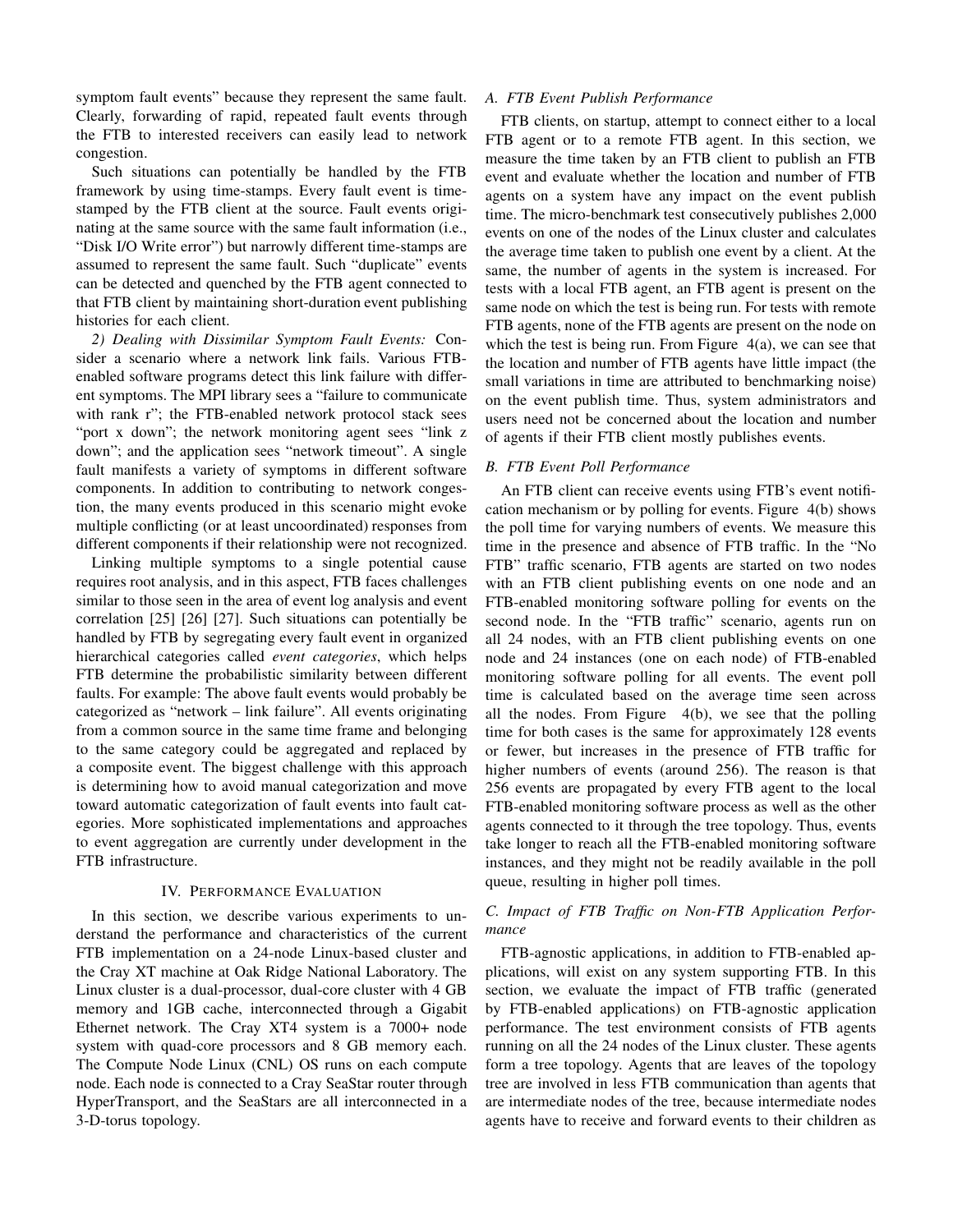

Fig. 5. Impact of FTB Traffic on MPI Latency Benchmark: (a) Small Messages; (b) Large Messages

well as their parent. An FTB-enabled all-to-all application is run on 22 nodes of the 24-node cluster. Each of the 22 nodes involved in the all-to-all process, connect to their local FTB agent, publish 2000 events, and poll for all events from all nodes (i.e., 2000 events from 22 nodes = 44,000 events). This generates an immense amount of FTB traffic because every agent is involved in forwarding these events to its children or parent. On the remaining two nodes of the cluster, we run a non FTB-enabled MPI latency micro-benchmark from the Ohio State University OMB benchmark suite.

We evaluate the impact of the FTB-enabled all-to-all application traffic on the performance of the MPI latency microbenchmark. We consider two scenarios: (1) MPI latency run on the leaf nodes of the FTB agent topology tree, and (2) MPI latency run on the intermediate nodes of the FTB agent topology tree. As seen from the curves in Figure  $5(a)$ and 5(b), we run the MPI latency test with (a) no FTB infrastructure, (b) FTB agents but no FTB-enabled software (labeled FTB Agents), (c) two leaf nodes of the agent topology tree, and (d) two intermediate nodes of the agent topology tree. The performance is the same for cases (a), (b), and (c) for both small and large messages. For case (d), however, the performance of the MPI latency benchmark is impacted. This performance degradation is due to the contention arising from a single network on a machine that is shared both by the FTB agent and the MPI latency benchmark. In this test, we selected the root node of the agent topology tree and its immediate child as the two intermediate nodes to run MPI latency test. Thus, the FTB traffic seen by agents on these two nodes was very heavy (as they were serving multiple children and grandchildren) and consequently the network on these two machines was also being heavily utilized leading to network contention.

# *D. Analysis of FTB Traffic Patterns*

In this section, we study the behavior of the FTB infrastructure in dealing with FTB-enabled applications having various communication patterns. We evaluate two traffic patterns: allto-all and multiple groups.



Fig. 6. Impact of All-to-All Patterns with FTB

Figure 6 shows the execution time for the all-to-all application, running on 64 cores (16 Linux nodes with 4 cores each), with varying numbers of agents and varying numbers of events. Each of the 64 instances of the all-to-all benchmark publish k events and poll for  $(k * 64$  clients) events, with k varying from 64 to 128 to 256. We see that execution time is about 8 seconds (for 64 and 128 events) and 28 seconds (for 256 events) when only one agent is in the system. The reason is that the single agent gets overloaded when multiple clients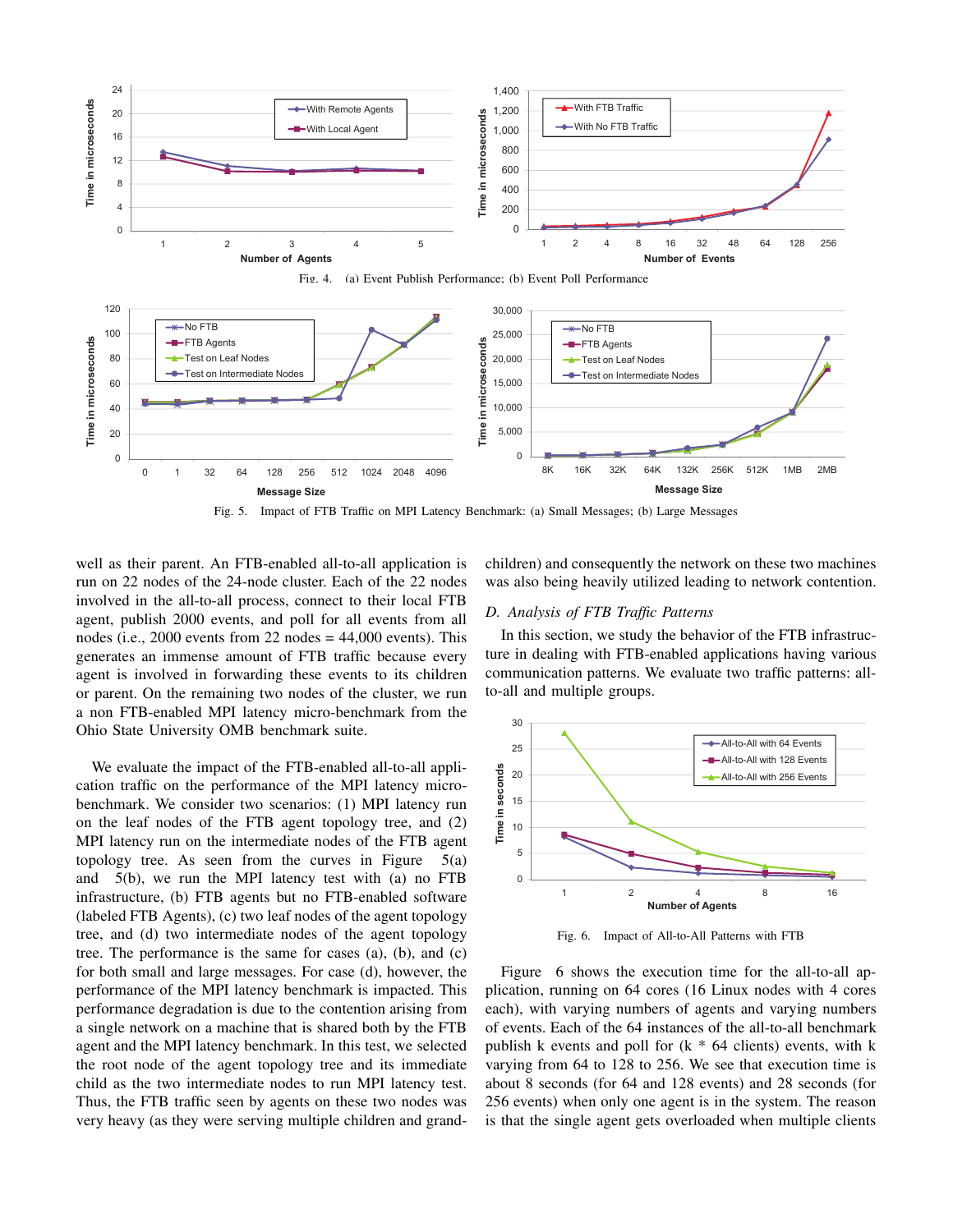publish large numbers of messages. In the extreme case of 256 events, the single agent receives 256 events from each of the 64 cores and forwards (256 x 64) events to *each* of these 64 cores. As we increase the number of agents from 2 to 4 to 8, we see that execution time decreases as event distribution work gets distributed among all the agents. As we approach 16 agents (i.e., one agent per node), we obtain the best performance, since each agent node handles only its local FTB clients. Thus, for FTB-enabled software with communication trends similar to all-to-all communication, having an local FTB agent on every node may be beneficial.

The all-to-all application has heavy FTB communication between *all* the nodes in a cluster. In the next experiment, we study the FTB infrastructure with multiple smaller groups, each performing FTB communication only between its member nodes. Examples of such groups in real life include FTBenabled file system sharing its fault events among its processes and an FTB-enabled application sharing information with its peer instances. The multiple groups in our experiment individually perform all-to-all communication (with each instance publishing 100 events) in order to simulate heavy FTB event traffic. In our 64 core cluster (16 nodes with 4 cores each), we evaluate the group sizes of 4 to 64. We evaluate this benchmark under three scenarios.

1. The first scenario, labeled as "multiple groups", consists of FTB agents running on each of the 16 nodes of the Linux cluster. For a group size of 4, we divide the 64-core cluster into 16 groups, which each group localized to 1 node. For a group size of 8, we divide the 64-core cluster into 8 groups, with each group localized to 2 nodes. Similarly, for group size of 16, 32, and 64 we form groups of 4, 2, and 1, respectively. In Figure 7, the x-axis shows the various group sizes and the y-axis shows the execution time (averaged across the multiple groups) to complete the all-to-all communication for each group size and total number of publish events as 64 and 128. Note that since multiple groups exist on the cluster at any time (except when the group size is 64), the FTB agents on every node are involved in handling FTB traffic belonging to multiple groups, in addition to serving the group their local FTB clients belong to.

2. The second scenario, labeled as "one group", serves as a baseline to compare the first scenario. We measure the execution time for the all-to-all benchmark for various group sizes of 4, 8, 16, 32, and 64, but *only one* group exists on the cluster at a given time. Thus, each agent is involved in handling FTB traffic belonging to the group its local FTB clients belong to.

As seen in Figure 7(a) and 7(b), execution time can be heavily impacted when there are multiple groups performing localized FTB communication. For example, for a group size of 8, each process in the all-to-all test sends 100 events and receives 800 events. When multiple groups are present (8 groups for a 64-core cluster), an FTB agent on a node of the tree topology can receive and forward around (16 agents x 800 events) events each. Thus the test with multiple groups takes double the amount of time (from Figure 7(a) for 64 events and 8, 16, and 32 processes) and more than double for 128 events (from 7(b)) as compared to the all-to-all test when there is only one group.

3. The third scenario, labeled "event aggregation", presents a case when event aggregation is applied to reduce the event storming witnessed in scenario (1). In this benchmark, multiple groups are still formed on the cluster. The agent receives 100 events from each node in the group. It aggregates the 100 events, however, and sends back only 1 composite event for every node it received events from. Thus, for a group size of '8', every node publishes 100 events but receives only '8' events instead of '800'. As can be seen from the results in Figure  $7(a)$  and  $7(b)$ , event aggregation can dramatically improve performance and reduce traffic overhead in the system.

## *E. Impact of FTB on Applications*

In this section, we evaluate the scalability and FTB overhead on two FTB-enabled applications, running on the Linux cluster and the Cray XT machine, respectively.

We first evaluate the Integer Sort (IS) benchmark from the NAS Parallel Benchmarks (NPB) suite [28] on the 16 node Linux cluster. The NPB suite consists of 5 kernels and 3 simulated application benchmarks, which emulate the computation and data movement characteristics of large-scale computational fluid dynamics (CFD) applications. The Integer Sort application is a popular MPI-based benchmark from this suite, which performs a sorting operation that is considered important in particle physics code. We evaluate the original IS benchmark (version 3.3, largest class size C) with no FTB infrastructure and compare it against the modified FTBenabled benchmark. In the FTB-enabled IS, every instance of IS publishes events and polls back for those events. We test the FTB-enabled IS with events varying from 16 to 64 to 96 events. FTB agents are present on all nodes of the cluster, and an FTB-enabled monitoring software runs on one of the nodes of the cluster. The presence of the monitoring software ensures that the FTB agents are involved in forwarding events to other agents, in addition to their attached FTB clients. Figure 8(a) shows the results of this evaluation. The execution time for FTB-enabled IS as well as the original non-FTB IS is similar, barring the benchmarking noise. The original and FTB results for the IS benchmark on 16x1 system size are higher than 8x1 system because the communication overhead of the IS benchmark exceeds the parallel computational benefit obtained.

We next evaluate a parallel maximal clique enumeration application [29] [30], a classical graph theory problem, on the Cray XT supercomputer. This MPI-based application finds all maximal cliques in a given graph and is used in many fields including bioinformatics for the study of protein-protein interaction and protein-protein homology affinity maps. A maximal clique is a complete subgraph that is not a subset of any larger complete subgraph. Each MPI node is given a disjoint search space so that the entire clique enumeration can be performed in parallel. Load balancing is achieved by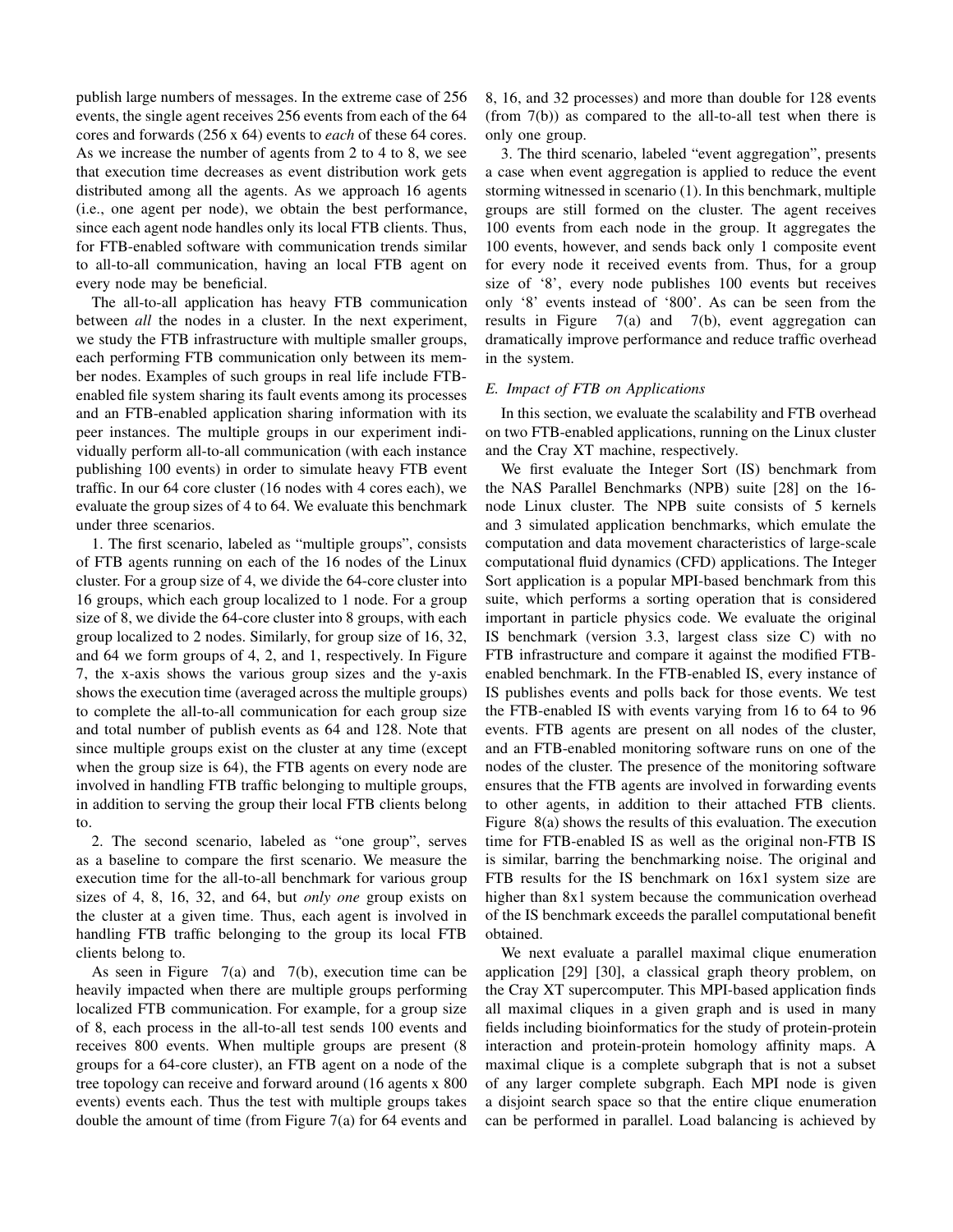



Fig. 8. FTB-enabled Applications : (a) NPB Integer Sort; (b) Maximal Clique Application

exchanging search spaces between busy and idle nodes. The overhead of FTB is measured by making the parallel maximal clique enumeration code publish FTB events during its course of run. More specifically, each MPI node publishes an FTB event at every occurrence of search space exchange. For this test, a graph of 4,087 vertices and 193,637 edges was used as the input, which embeds 3,429,816 maximal cliques. The execution times of the parallel maximal enumeration code were measured using up to 512 nodes. The FTB system had 1 agent serving 32 nodes. Figure 8(b) shows the number of Cray XT processes on the x-axis. As clearly delineated in the figure the overhead imposed by the FTB is negligible in most (if not all) cases. These results suggest that the FTB does not affect the performance of an application in practice.

## V. CONCLUSIONS

Current high-end computing system software handle faults insularly and in an uncoordinated fashion. The lack of a coordinated infrastructure prevents software from sharing faultrelated information and taking timely proactive decisions that could improve the overall reliability of the system. The goal of the CIFTS project is to develop a coordinated infrastructure that enables system software to actively share fault-related information. We achieve this by developing a fault tolerance backplane (FTB), which provides the messaging and communication infrastructure for this coordinated environment. In addition, we provide an interface specification that enables various system softwares to talk to each other. In this paper, we discussed the CIFTS framework along with the FTB architecture and interface specification. We also presented a detailed evaluation of the non-intrusive, low-overhead capabilities of CIFTS that allow applications to run with minimal performance degradation. Future work within CIFTS includes FTBenabling popular and widely-used high performance computing software. In addition, the availability of fault information within FTB can allow users to develop automatic systemwide fault diagnosis, analysis and notification tools. More information about current and future publicly available FTBenabled software can be found at [31]

## VI. ACKNOWLEDGEMENTS

The CIFTS project is an on-going collaborative project between six organizations and several individuals. Teams from Argonne National Laboratory (working on ZeptoOS, MPICH2, PVFS and Cobalt), Oak Ridge National Laboratory (working on Common Component Architecture (CCA) frameworks and scientific applications), Lawrence Berkeley National Laboratory (working on BLCR), Ohio State University (working on MVAPICH2, FTB-InfiniBand monitoring software), Indiana University (working on the Open MPI) and University of Tennessee, Knoxville (working on the FT-LA math library) are a part of this project. We would like to thank each organization for their contribution towards this project. We would like to specifically acknowledge the following individuals for continuous effort on the CIFTS project: Argonne National Laboratory (E. Lusk, R. Thakur, R. Ross, P. Balaji, D. Buntinas and N. Desai), Oak Ridge National Laboratory (D. Bernholdt, P. Agarwal, S. Hampton, and A. Shet), Ohio State University (K. Gopalakrishnan), Indiana University (J. Hursey and T. Mattox), University of Tennessee, Knoxville (G. Bosilca,